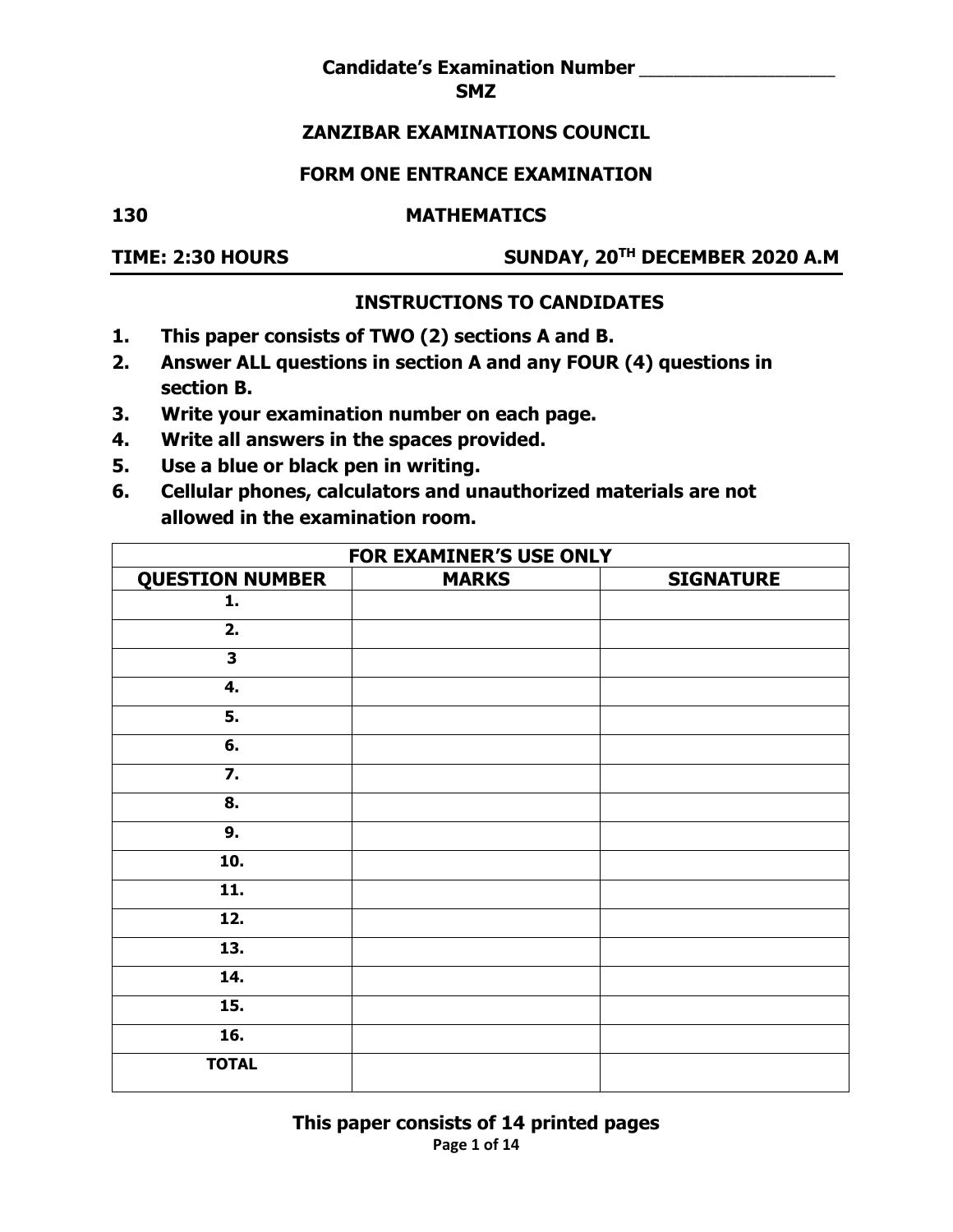## **SECTION A: (60 Marks)**

## **Answer ALL questions in this section.**

1. **Subtract** sixty seven thousand, four hundred and fifty five **from** three hundred and sixty seven thousand, two hundred and sixty five.

2. Express 132 as the product of prime factors.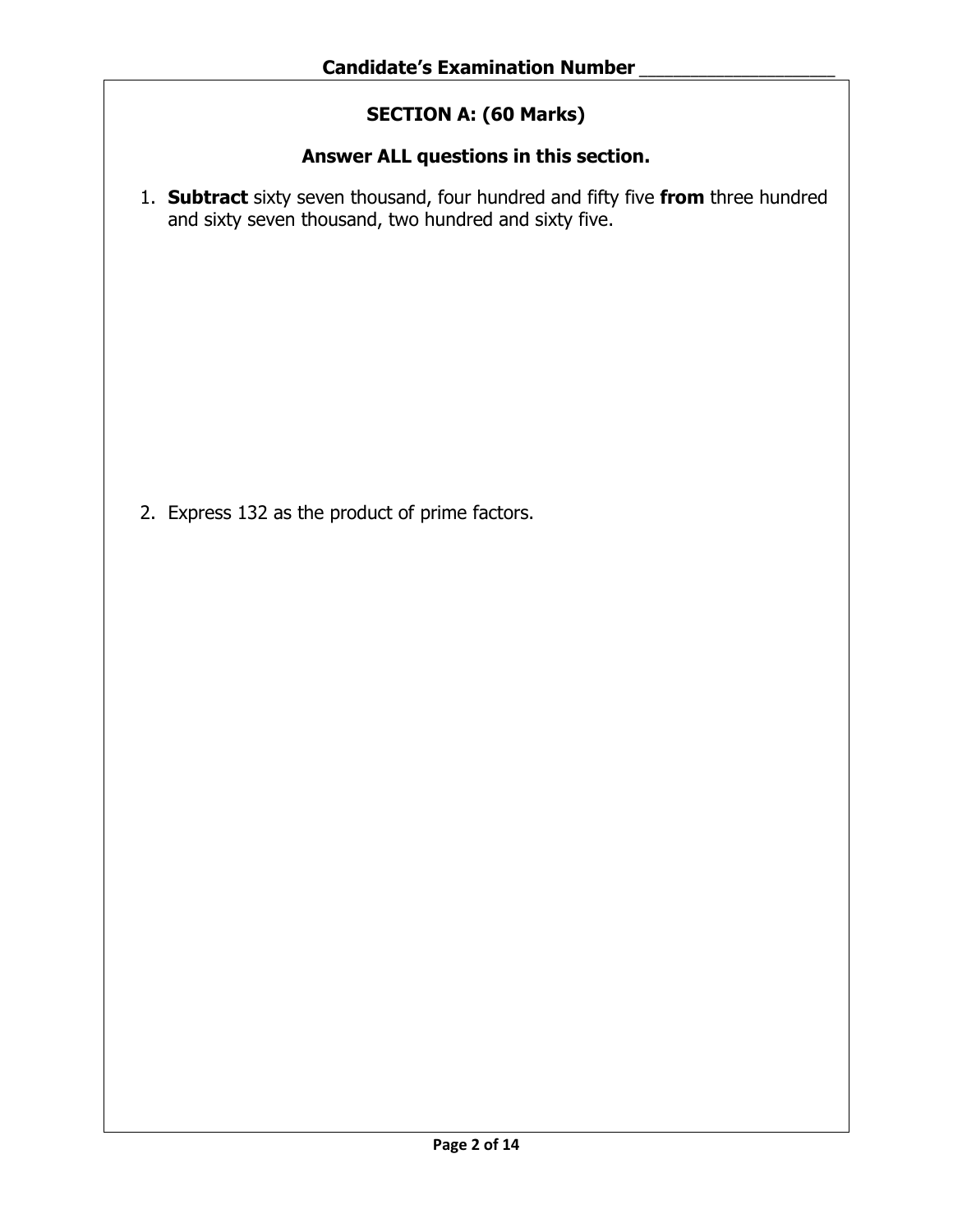3. Find the value of 
$$
\left(\frac{2}{7} \div \frac{1}{7}\right) \times \left(\frac{1}{4} \div \frac{3}{2}\right) + \frac{5}{84} - \frac{15}{84}
$$

4. Convert  $281_{10}$  to base 4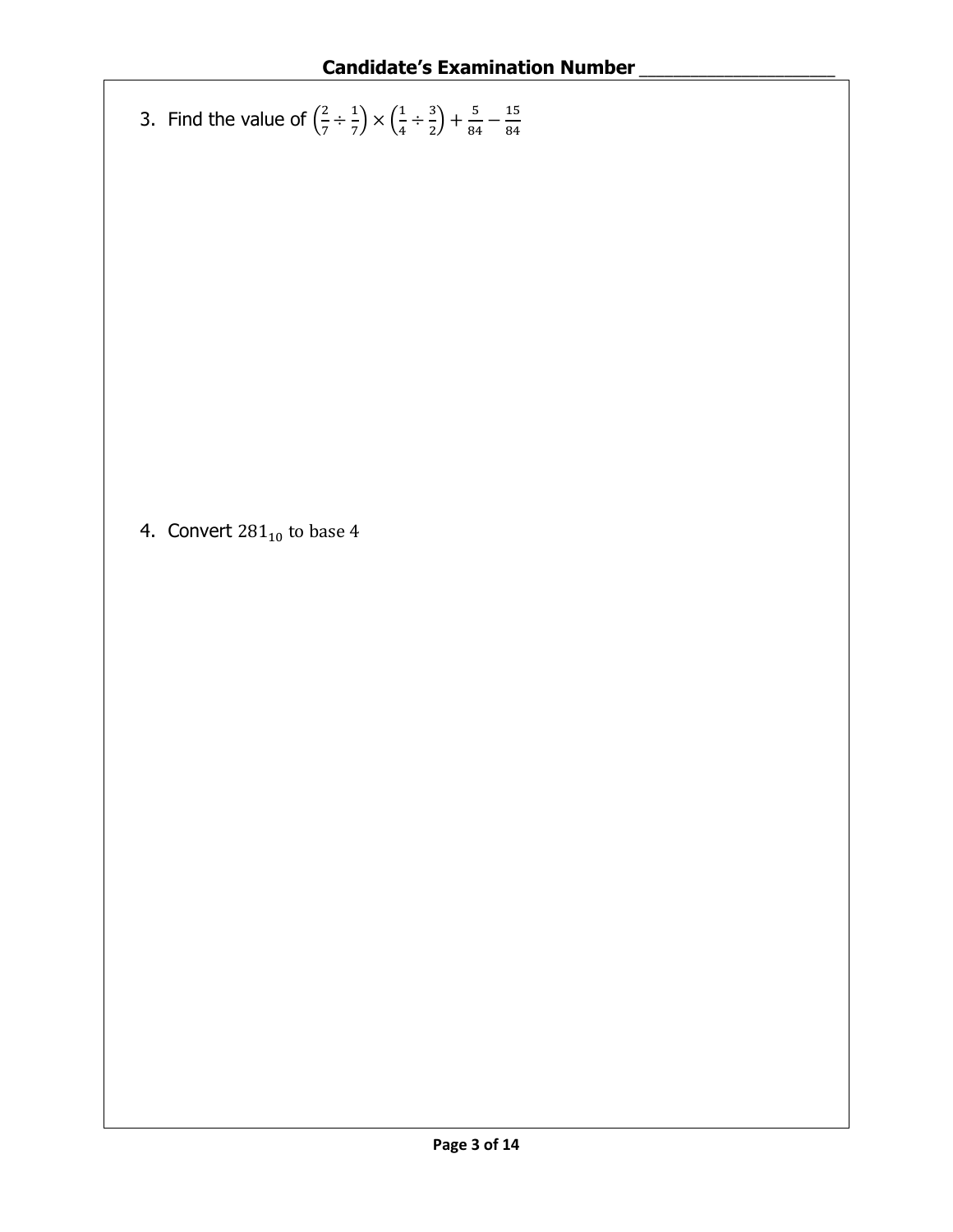5. A man from Zanzibar has 3000 US dollar and intended to convert them into Tanzania shillings. If 1 US dollar is equal to sh. 2150 TZS. How much does he get in Tanzania shillings?

6. The volume of the cube is  $216 \text{ cm}^3$ . Find the area of its base.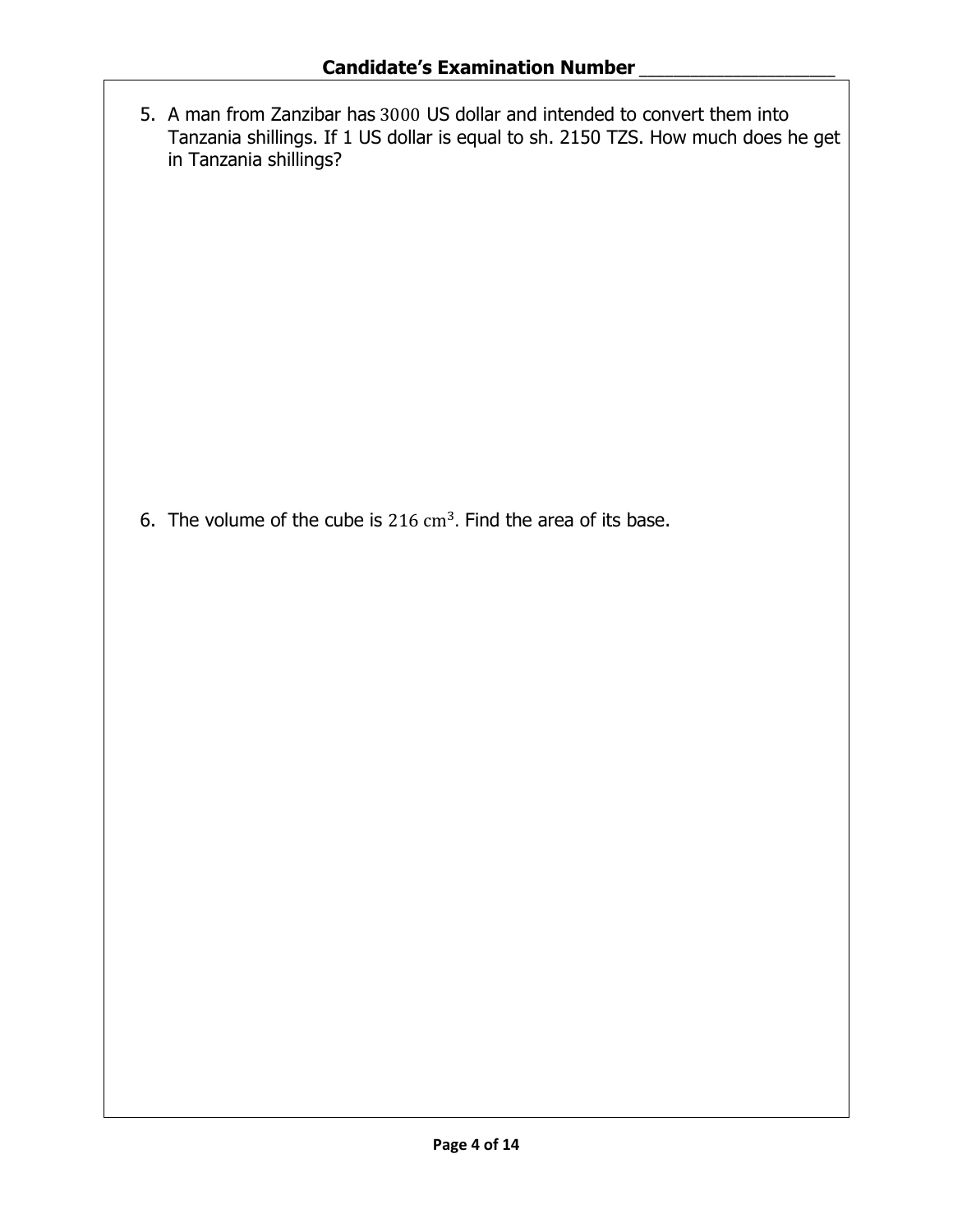7. Simplify 
$$
\frac{x+2}{6} + \frac{2x-3}{4}
$$

8. Find the value of  $(+10) \times (-12) + (+7) \times (+4)$ .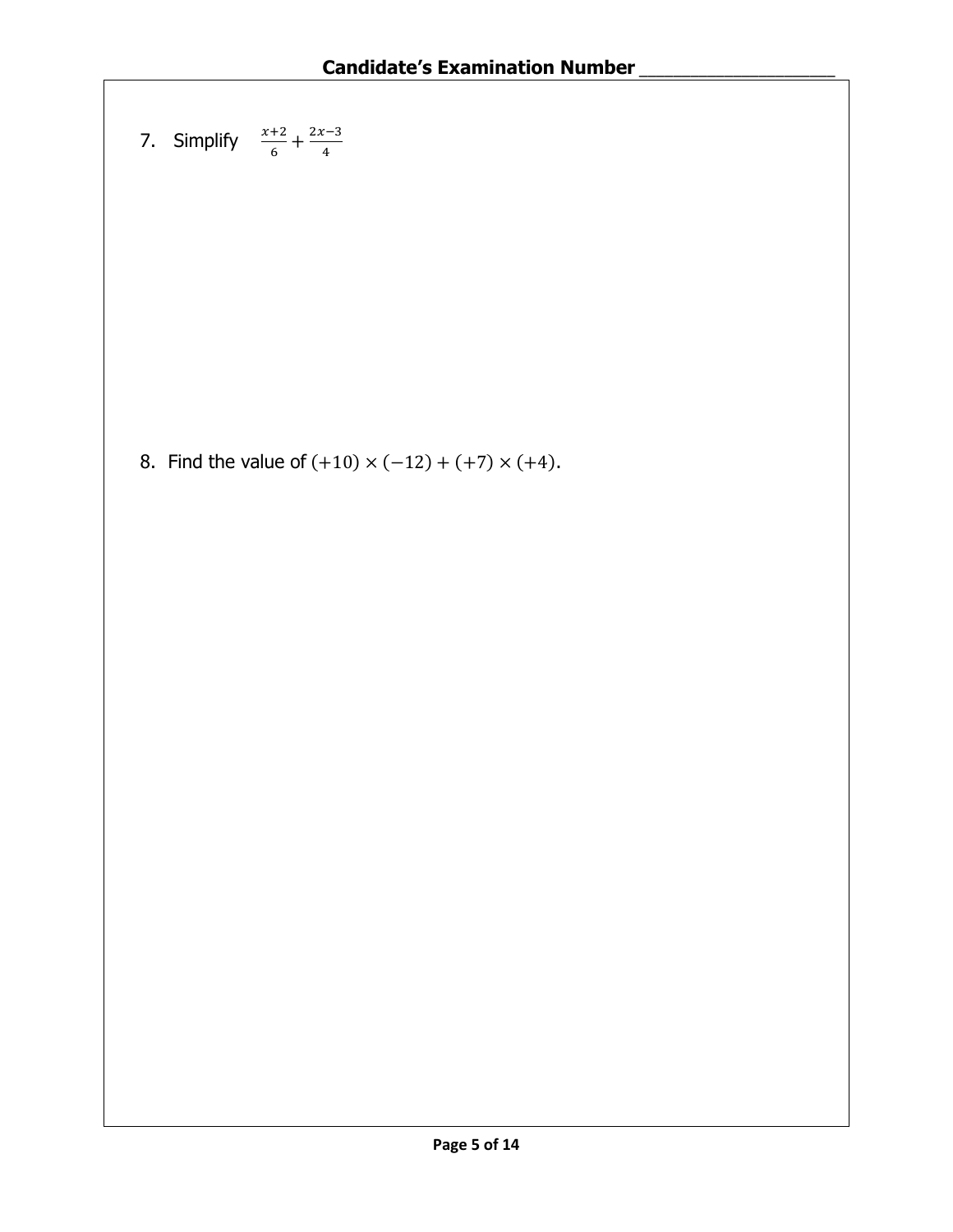|  | 9. Convert 19.75% in fraction. |  |  |
|--|--------------------------------|--|--|
|--|--------------------------------|--|--|

10. Find the value of angles  $a$  and  $b$  in the figure below

 $\overline{a}$  $130^{0}$  $\overline{b}$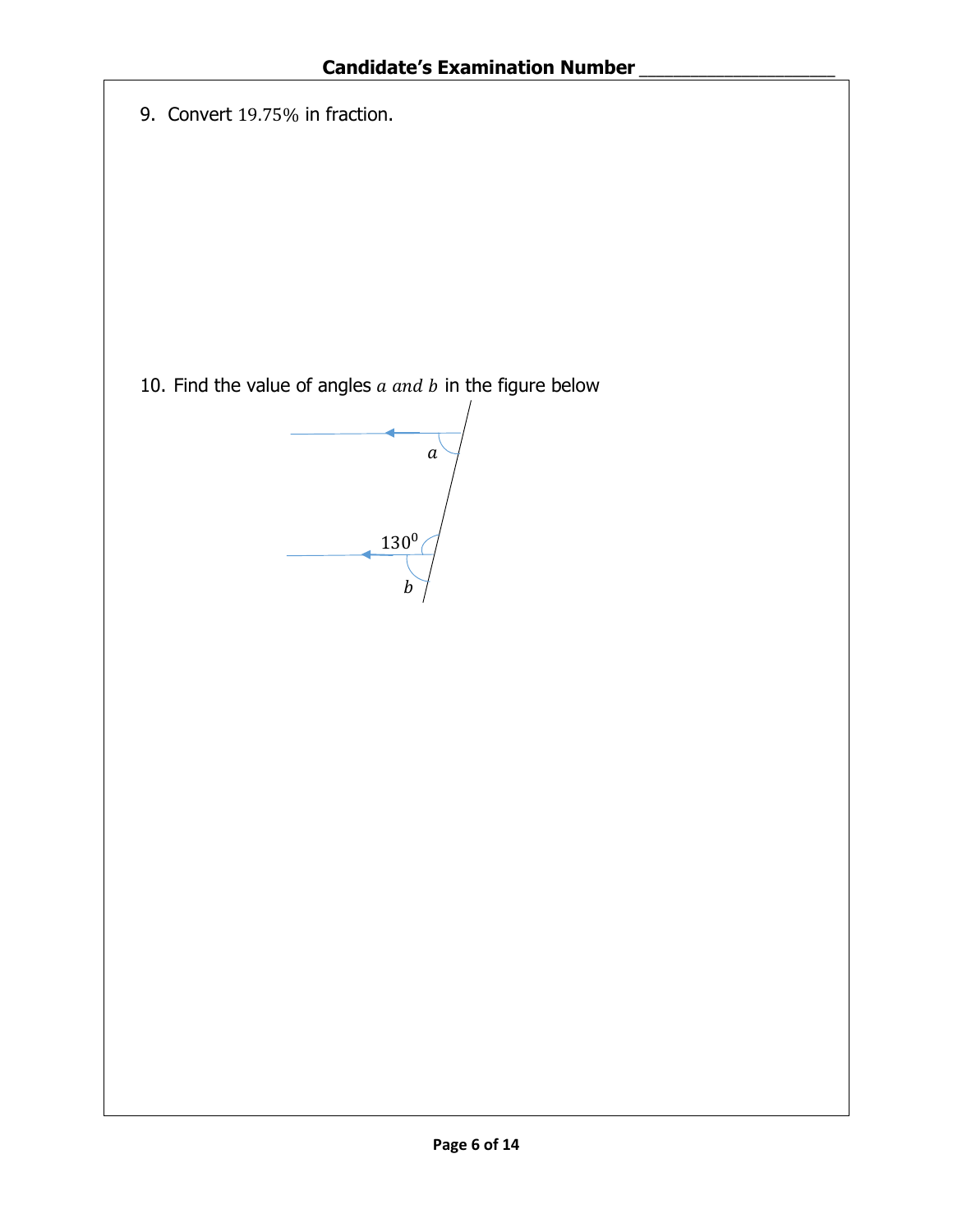## **SECTION B: (40 Marks)**

## **Answer ANY FOUR (4) questions in this section.**

11.Look at the calendar and answer the following questions given below.

|                | January 2014 |     |                    |     |     |     |  |  |  |  |  |  |  |  |
|----------------|--------------|-----|--------------------|-----|-----|-----|--|--|--|--|--|--|--|--|
| Sun            | Mon          | Tue | Wed                | Thu | Fri | Sat |  |  |  |  |  |  |  |  |
|                |              |     |                    | 2   | 3   | 4   |  |  |  |  |  |  |  |  |
|                | 6            | 7   | 8                  | 9   | 10  |     |  |  |  |  |  |  |  |  |
|                | 13           |     | $14 \overline{15}$ | 16  | 17  |     |  |  |  |  |  |  |  |  |
| $\overline{0}$ | 20           |     | 21 22              | 23  | 24  |     |  |  |  |  |  |  |  |  |
|                | 27           | 28  | 29                 | 30  | 31  |     |  |  |  |  |  |  |  |  |
|                |              |     |                    |     |     |     |  |  |  |  |  |  |  |  |

| February 2014 |    |           |                 |            |     |                |  |  |  |  |  |  |  |
|---------------|----|-----------|-----------------|------------|-----|----------------|--|--|--|--|--|--|--|
| Sun           |    |           | Mon Tue Wed Thu |            | Fri | Sat            |  |  |  |  |  |  |  |
|               |    |           |                 |            |     |                |  |  |  |  |  |  |  |
|               | ٩  |           | 5               | 6          | 7   |                |  |  |  |  |  |  |  |
|               | 10 | 11        | 12              | $\vert$ 13 | 14  | 1 <sup>5</sup> |  |  |  |  |  |  |  |
| 16            | 17 | 18        | 19              | 20         | 21  |                |  |  |  |  |  |  |  |
|               | 24 | $ 25 $ 26 |                 | 27         | 28  |                |  |  |  |  |  |  |  |
|               |    |           |                 |            |     |                |  |  |  |  |  |  |  |

|            | March 2014                          |    |    |    |    |   |  |  |  |  |  |  |  |  |  |
|------------|-------------------------------------|----|----|----|----|---|--|--|--|--|--|--|--|--|--|
| <b>Sun</b> | Wed Thu<br>Fri<br>Tue<br>Mon<br>Sat |    |    |    |    |   |  |  |  |  |  |  |  |  |  |
|            |                                     |    |    |    |    |   |  |  |  |  |  |  |  |  |  |
|            | 3                                   | 4  | 5  | 6  | 7  | R |  |  |  |  |  |  |  |  |  |
|            | 10                                  | 11 | 12 | 13 | 14 |   |  |  |  |  |  |  |  |  |  |
| 16         | 17                                  | 18 | 19 | 20 | 21 |   |  |  |  |  |  |  |  |  |  |
|            | 24                                  | 25 | 26 | 27 | 28 |   |  |  |  |  |  |  |  |  |  |
|            | 31                                  |    |    |    |    |   |  |  |  |  |  |  |  |  |  |

| Sun | Mon | Tue | <b>April 2014</b><br>Wed | Thu | Fri | Sat |
|-----|-----|-----|--------------------------|-----|-----|-----|
|     |     |     | $\mathbf{2}$             | 3   |     |     |
|     | 7   | 8   | 9                        | 10  | 11  |     |
|     | 14  | 15  | 16                       | 17  | 18  |     |
|     | 21  | 22  | 23                       | 24  | 25  |     |
|     | 28  | 29  | 30                       |     |     |     |

|            |     |     |                 | <b>May 2014</b> |       |     |            |          |         | <b>June 2014</b> |           |            |     |    |            |               | <b>July 2014</b>        |         |       |     |      |     |     | August 2014     |     |       |    |
|------------|-----|-----|-----------------|-----------------|-------|-----|------------|----------|---------|------------------|-----------|------------|-----|----|------------|---------------|-------------------------|---------|-------|-----|------|-----|-----|-----------------|-----|-------|----|
| <b>Sun</b> |     |     | Mon Tue Wed Thu |                 | Fri   | Sat | <b>Sun</b> | Mon      | Tue     | Wed              | Thu       | <b>Fri</b> | Sat |    | <b>Sun</b> | Mon           | Tue                     | Wed Thu | Fri   | Sat | Sun. |     |     | Mon Tue Wed Thu |     | - Fri | Sa |
|            |     |     |                 |                 | 2     |     |            | 2        | 3       | 4                | 5         | 6          |     |    |            |               | $\overline{\mathbf{2}}$ | 3       | 4     |     |      |     |     |                 |     |       |    |
|            | 5   | 6   |                 | 8               | 9     | 10  |            | <b>Q</b> | 10      | 11               | 12        | 13         |     | 6  |            | l8            | 9                       | 10      | 11    |     |      | 4   | 5   | 6               | 7   | l8    |    |
|            | 12  | 13  | 14              | 15              | 16    |     | 15         | 16       | 17      | 18               | 19        | 20         |     | 13 |            | 15<br>14      | 16                      | 17      | 18    |     | 10   | 11  | 12  | 13              | 14  | 15    |    |
|            | 19  | 20  | 21              | 22              | 23    |     |            | 23       | 24      | 25               | <b>26</b> | 27         |     | 20 |            | 22<br>21      | 23                      | 24      | 25    |     |      | 18  | 19  | 20              | 21  | 22    |    |
| 25         | 26  | 27  | 28              | 29              | 30    |     | 29         | 30       |         |                  |           |            |     | 27 |            | 28 29         | 30                      | 31      |       |     |      | 25  | 26  | 27              | 28  | 29    |    |
|            |     |     |                 |                 |       |     |            |          |         |                  |           |            |     |    |            |               |                         |         |       |     |      |     |     |                 |     |       |    |
|            | Mon | Tue | September 2014  |                 |       |     |            |          |         |                  |           |            |     |    |            |               |                         |         |       |     |      |     |     |                 |     |       |    |
| <b>Sun</b> |     | 2   |                 |                 |       |     |            |          |         | October 2014     |           |            |     |    |            | November 2014 |                         |         |       |     |      |     |     | December 2014   |     |       |    |
|            |     |     |                 | Wed Thu         | - Fri | Sat | Sun.       |          | Mon Tue | Wed              | Thu       | - Fri      | Sat |    | Sun.       | Mon           | Tue                     | Wed Thu | - Fri | Sat | Sun  | Mon | Tue | Wed             | Thu | - Fri | Sa |
|            |     |     | 3               | 4               | 5     |     |            |          |         |                  | 2         | 3          |     |    |            |               |                         |         |       |     |      |     | 2   | 3               | 14  | 5     |    |
|            | 8   | Q   | 10              | 11              | 12    |     |            | 16       | 7       | l8               | 9         | 10         |     | 2  | 3          | 14            | 5                       | 6       | 7     |     |      | 8   | 0   | 10              | 11  | 12    |    |
|            | 15  | 16  | 17              | 18              | 19    |     |            | 13       | 14      | 15               | 16        | 17         |     | 0  |            | 11<br>10      | 12                      | 13      | 14    |     | 14   | 15  | 16  | 17              | 18  | 19    |    |
|            | 22  | 23  | 24              | 25              | 26    |     | 19         | 20       | 21      | 22               | 23        | 24         |     | 16 |            | 17<br>18      | 19                      | 20      | 21    |     |      | 22  | 23  | 24              | 25  | 26    |    |
|            | 29  | 30  |                 |                 |       |     | 26         | 27       | 28      | 29               | 30        | 31         |     | 23 |            | 25<br>24      | 26                      | 27      | 28    |     | 25   | 29  | 30  | 31              |     |       |    |
|            |     |     |                 |                 |       |     |            |          |         |                  |           |            |     | 30 |            |               |                         |         |       |     |      |     |     |                 |     |       |    |

- a) Was 2014 an ordinary year or a leap year? Why?
- b) How many months have 30 days? List them.
- c) Consider today is  $14<sup>th</sup>$  October 2014 and the examination is supposed to start at 8<sup>th</sup> December. How many days have remained to start the examination?
- d) Which month has least number of days?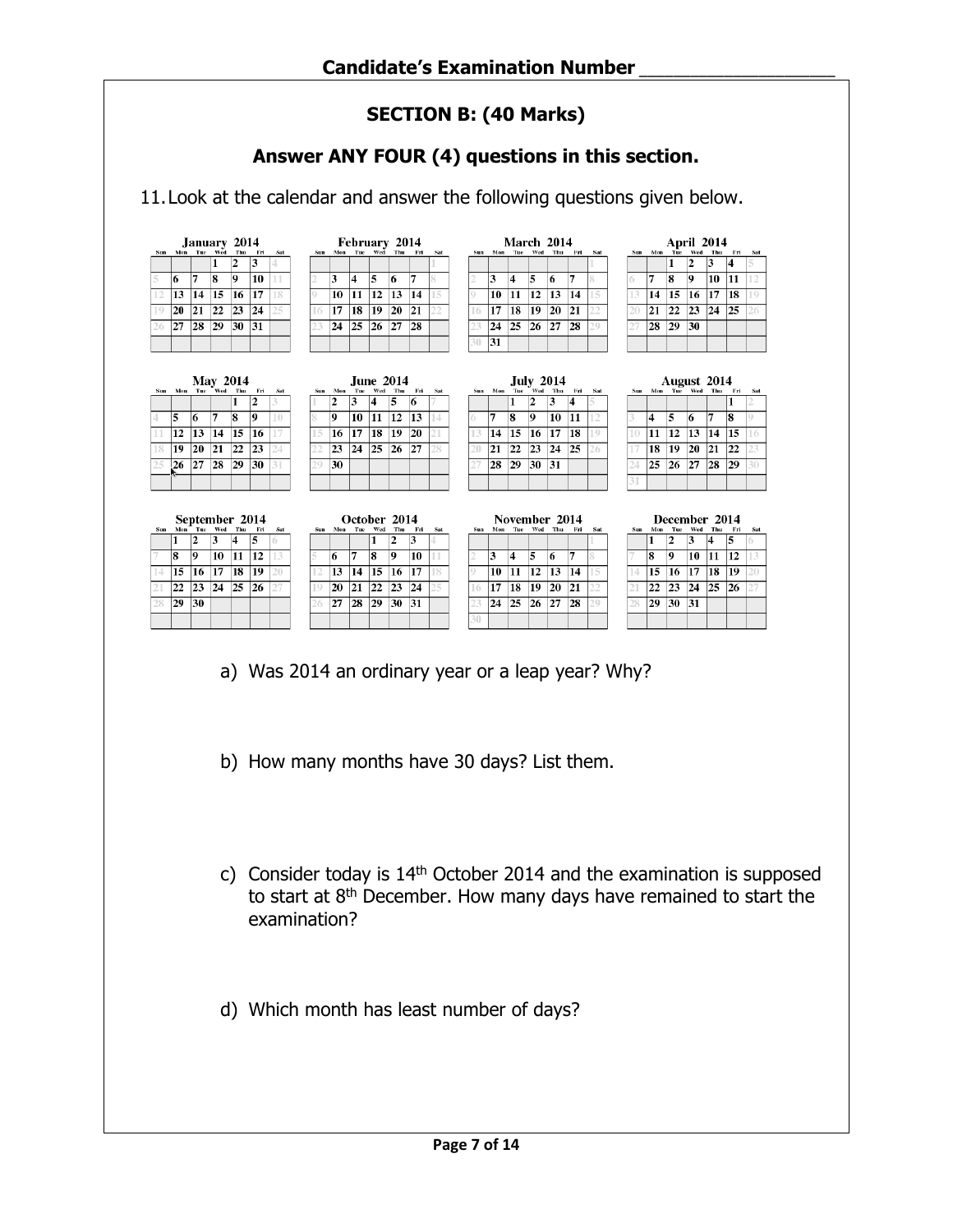12. a) Ali deposited shs. 300,000 in a saving account at the interest rate of  $7\frac{1}{2}$  $\frac{1}{2}$ % per annum. After how many years will the interest be shs. 45,000?

b) A car was bought at sh. 4,000,000 and got a loss of sh. 3,000,000. Find the percentage loss.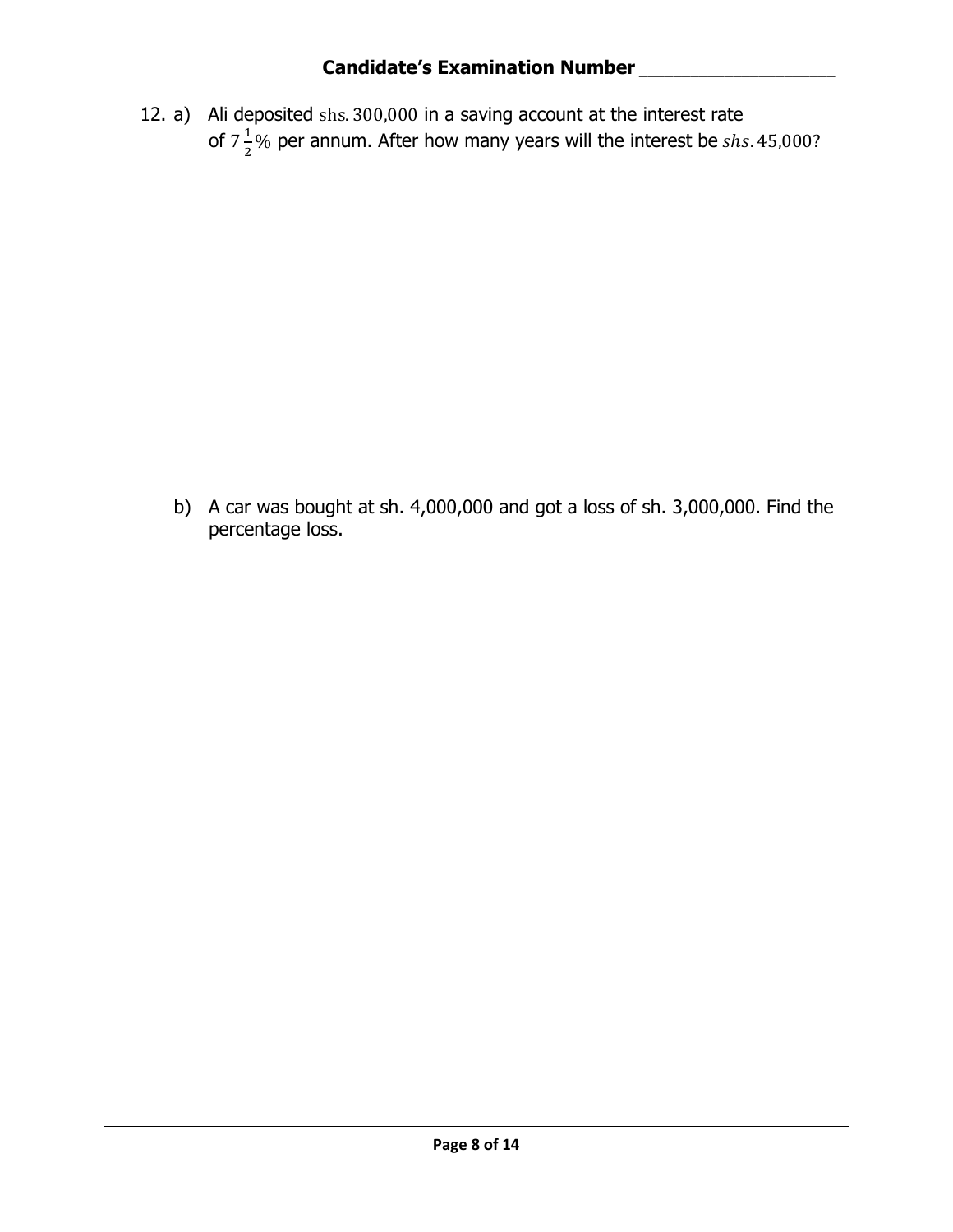13.The following table shows the number of patients treated in Mnazi Mmoja hospital in one day:

| <b>Diseases</b>               | Malaria | <b>Flue</b> | l Diarrhoea l | <b>Others</b> |
|-------------------------------|---------|-------------|---------------|---------------|
| <b>Number of the patients</b> | 160     | 20          | 180           |               |

a) If the total number of the patients is 400, find the value of m.

b) Find the angle representing other diseases.

c) Show the data by using a pie chart.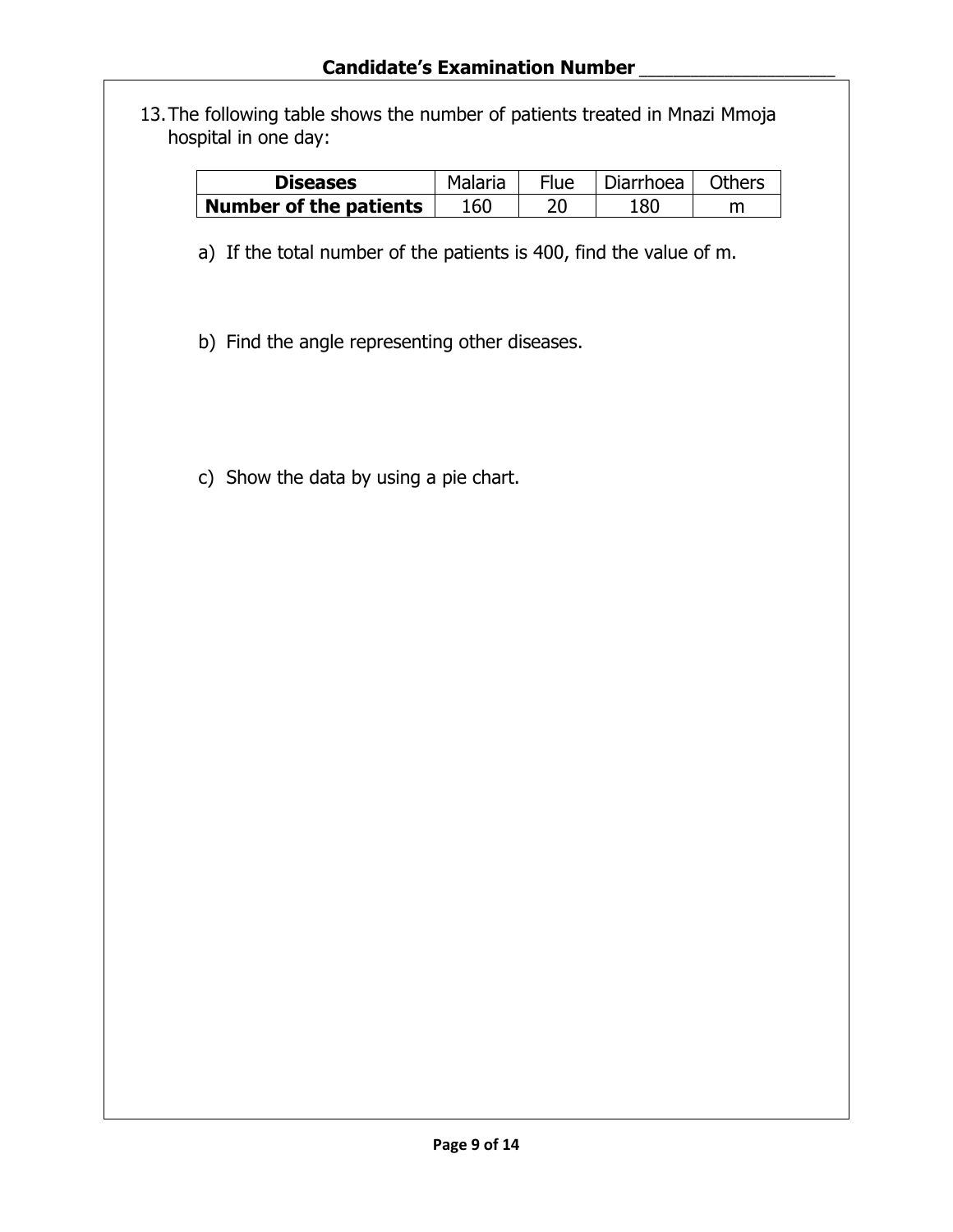## **Candidate's Examination Number** \_\_\_\_\_\_\_\_\_\_\_\_\_\_\_\_\_\_\_\_\_\_\_

14. Look at the numbers in the table below, then write down.

| 39 | 24 | 13 |
|----|----|----|
| 15 | 81 | 28 |
| 40 | 11 | 5  |

a) Two numbers that add to give 64

b) Two numbers that differ by 15

c) A perfect square(s)

d) Prime number(s)

e) Even number(s)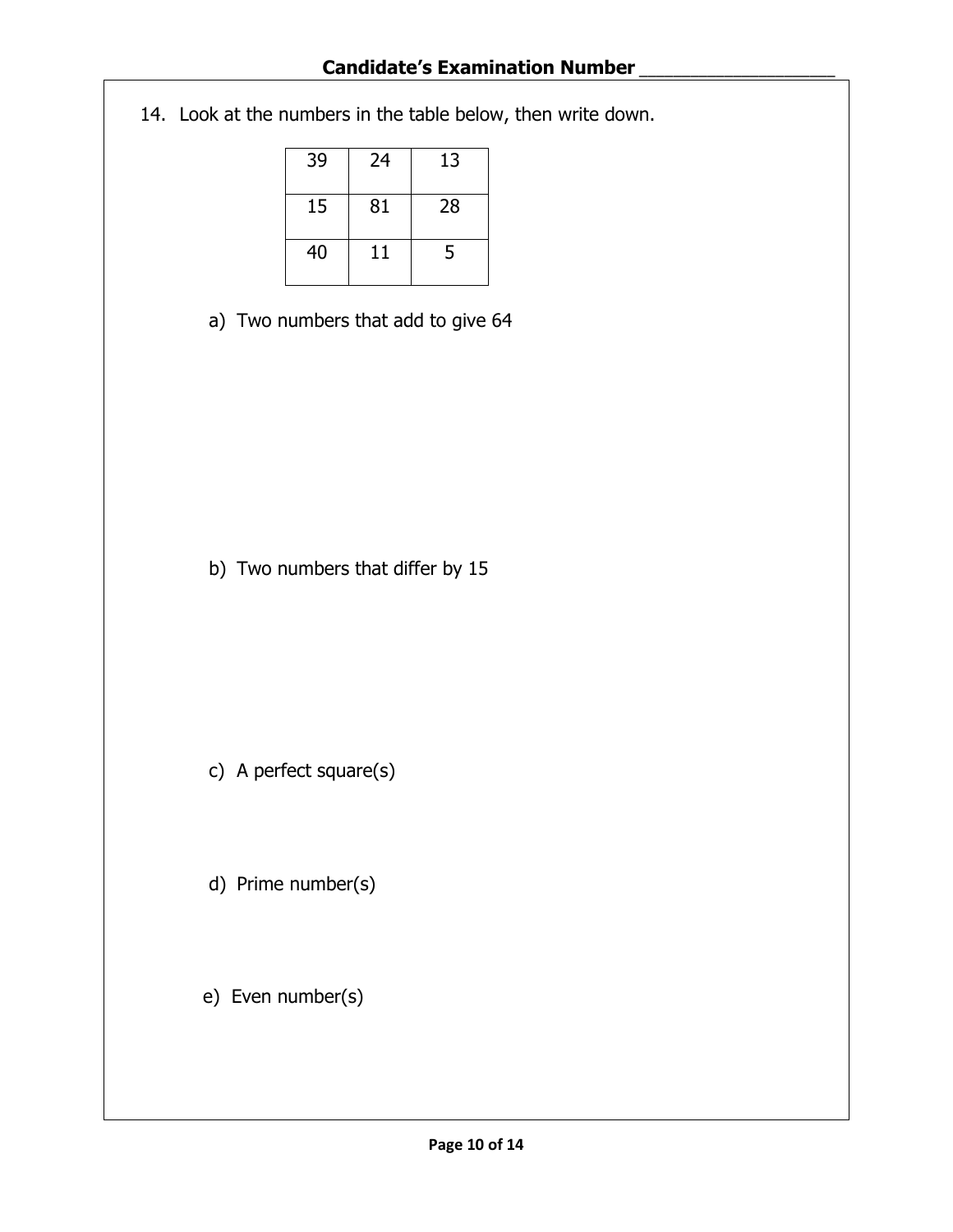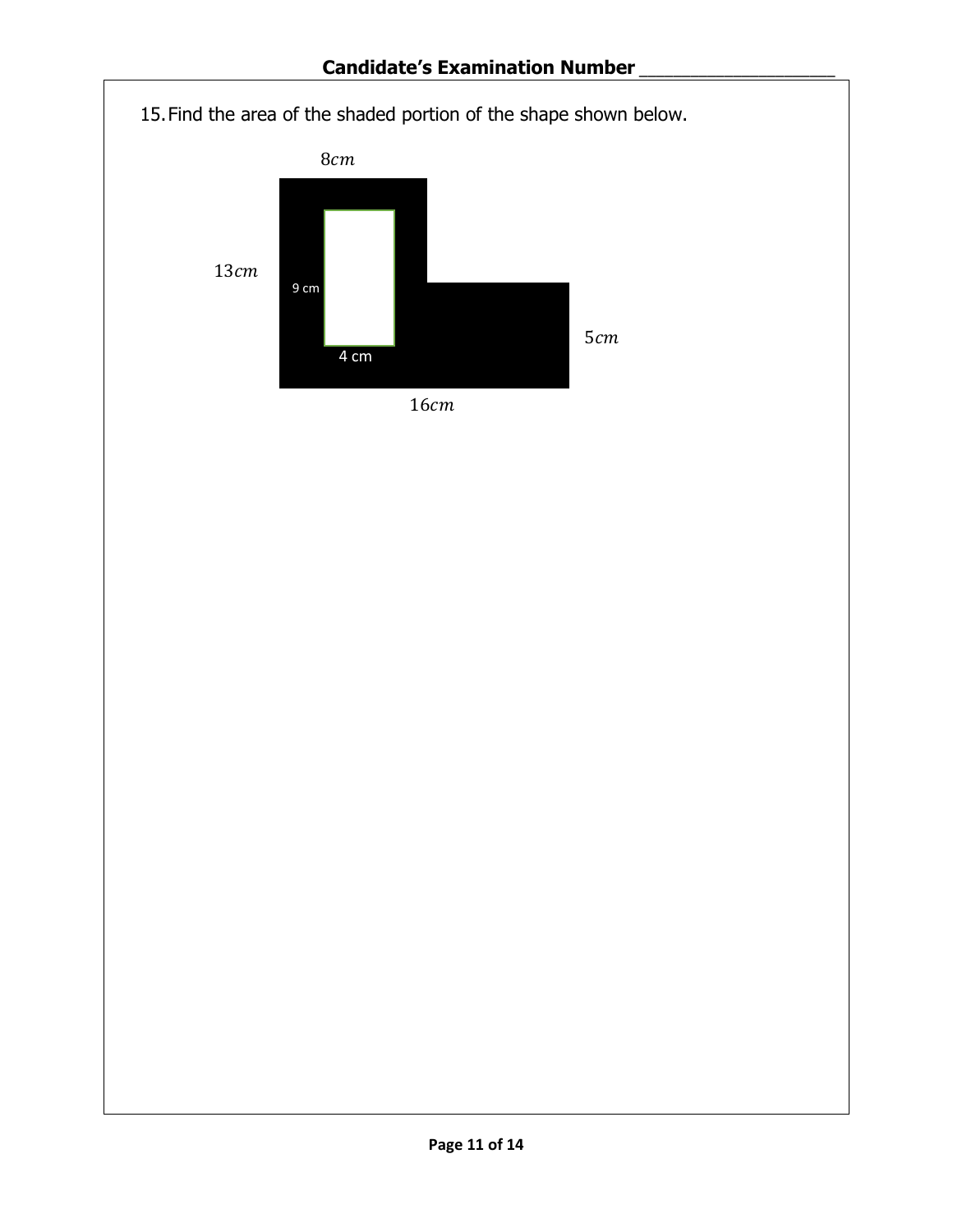## **Candidate's Examination Number** \_\_\_\_\_\_\_\_\_\_\_\_\_\_\_\_\_\_\_\_\_\_\_

16. The following table shows the masses in kilogram of packets of beans sold by Juma.

| Mass of beans in $(kg)$         |  |  |  |
|---------------------------------|--|--|--|
| l Number of packets of beans 13 |  |  |  |

Draw the histogram on the graph paper to display the data.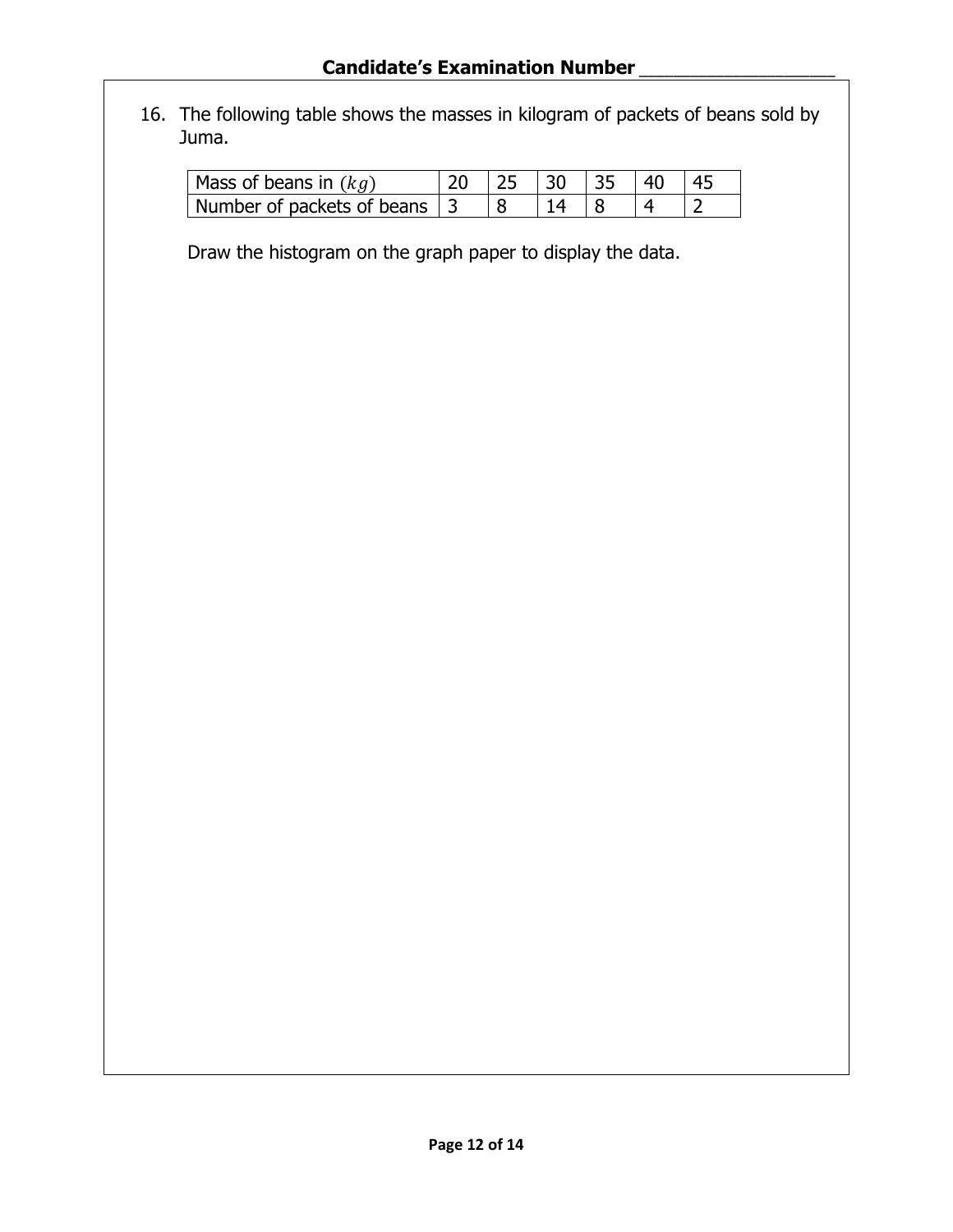## **Candidate's Examination Number** \_\_\_\_\_\_\_\_\_\_\_\_\_\_\_\_\_\_\_\_\_\_\_